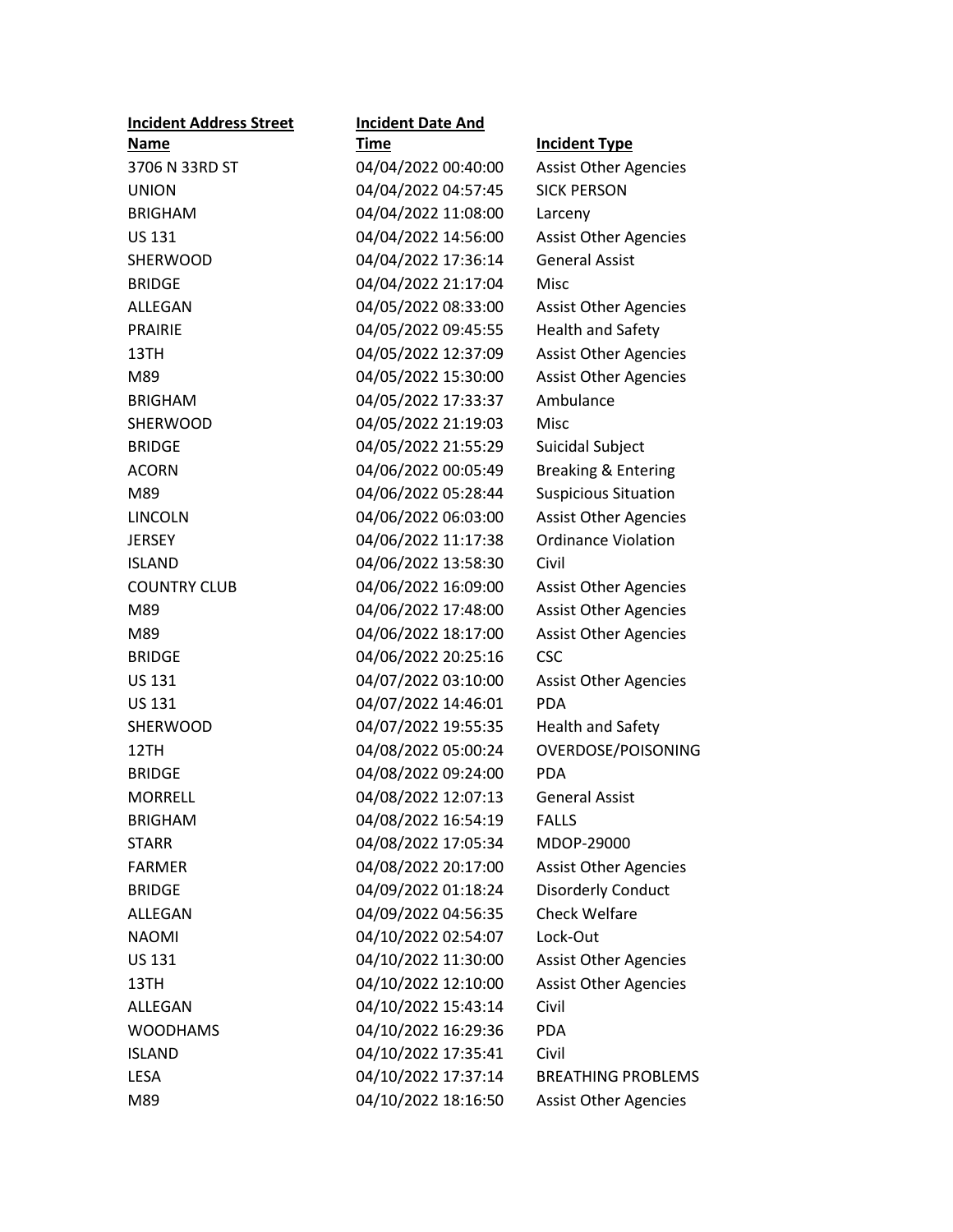| 12TH                 | 04/10/2022 20:15:10 | <b>General Assist</b>        |
|----------------------|---------------------|------------------------------|
| <b>HERITAGE</b>      | 04/11/2022 00:16:00 | <b>Assist Other Agencies</b> |
| WAKEFIELD            | 04/11/2022 07:13:59 | CONVULSIONS/SEIZURES         |
| <b>BANNISTER</b>     | 04/11/2022 13:34:51 | <b>FALLS</b>                 |
| <b>BRIGHAM</b>       | 04/11/2022 14:03:00 | <b>MIP</b>                   |
| <b>STARR</b>         | 04/11/2022 14:07:08 | Suicidal Subject             |
| WAKEFIELD            | 04/11/2022 15:34:19 | Larceny                      |
| <b>OAKS CROSSING</b> | 04/11/2022 16:18:00 | <b>Assist Other Agencies</b> |
| ALLEGAN              | 04/11/2022 18:25:00 | <b>Assist Other Agencies</b> |
| <b>WHITNEY</b>       | 04/12/2022 07:15:00 | <b>Assist Other Agencies</b> |
| <b>ORCHARD</b>       | 04/12/2022 12:19:09 | <b>Check Welfare</b>         |
| <b>ALLEGAN</b>       | 04/12/2022 13:05:06 | <b>PDA</b>                   |
| <b>THOMAS</b>        | 04/12/2022 13:20:17 | Misc                         |
| <b>THOMAS</b>        | 04/12/2022 13:20:17 | <b>Warrant Arrest</b>        |
| <b>BRIGHAM</b>       | 04/12/2022 13:56:54 | Ambulance                    |
| M89                  | 04/12/2022 15:09:00 | <b>Assist Other Agencies</b> |
| <b>MAPLE</b>         | 04/12/2022 15:50:04 | Incorrigible                 |
| <b>ALLEGAN</b>       | 04/12/2022 18:09:32 | Harassment/Threats           |
| <b>US 131</b>        | 04/12/2022 19:23:34 | Road Hazard                  |
| 640 RIVER RD         | 04/12/2022 22:04:00 | <b>Assist Other Agencies</b> |
| <b>MARSH</b>         | 04/13/2022 04:07:00 | <b>Assist Other Agencies</b> |
| <b>SCHOOL</b>        | 04/13/2022 09:19:29 | <b>General Non-Criminal</b>  |
| M89                  | 04/13/2022 10:50:00 | <b>Assist Other Agencies</b> |
| <b>KESTER</b>        | 04/13/2022 12:57:30 | <b>Tree Down</b>             |
| <b>RIVERVIEW</b>     | 04/13/2022 15:33:50 | PDA                          |
| <b>MAIN</b>          | 04/13/2022 16:40:39 | <b>Check Welfare</b>         |
| <b>NAOMI</b>         | 04/13/2022 18:18:22 | <b>Assist Other Agencies</b> |
| <b>NAOMI</b>         | 04/13/2022 18:27:57 | <b>DIABETIC PROBLEMS</b>     |
| <b>NAOMI</b>         | 04/13/2022 22:56:54 | Trespassing                  |
| <b>BRIGHAM</b>       | 04/13/2022 23:22:22 | Ambulance                    |
| <b>MAIN</b>          | 04/14/2022 06:28:20 | <b>Suspicious Situation</b>  |
| <b>JERSEY</b>        | 04/14/2022 09:07:21 | <b>General Assist</b>        |
| <b>BRIGHAM</b>       | 04/14/2022 10:03:39 | <b>BREATHING PROBLEMS</b>    |
| <b>BRIGHAM</b>       | 04/14/2022 10:31:22 | <b>BREATHING PROBLEMS</b>    |
| <b>RIVER</b>         | 04/14/2022 11:08:00 | <b>Assist Other Agencies</b> |
| <b>BRIDGE</b>        | 04/14/2022 13:41:34 | <b>Accident All Other</b>    |
| PLAINWELL            | 04/14/2022 17:04:35 | Misc                         |
| <b>COURT</b>         | 04/14/2022 18:09:00 | <b>Assist Other Agencies</b> |
| 9TH                  | 04/14/2022 20:06:00 | <b>Assist Other Agencies</b> |
| <b>MELROSE</b>       | 04/14/2022 20:30:14 | Suicidal Subject             |
| <b>BRIGHAM</b>       | 04/15/2022 01:53:00 | <b>Probation Violation</b>   |
| SHERWOOD             | 04/15/2022 09:08:03 | <b>Suspicious Situation</b>  |
| 3RD                  | 04/15/2022 14:14:00 | <b>Assist Other Agencies</b> |
|                      |                     |                              |